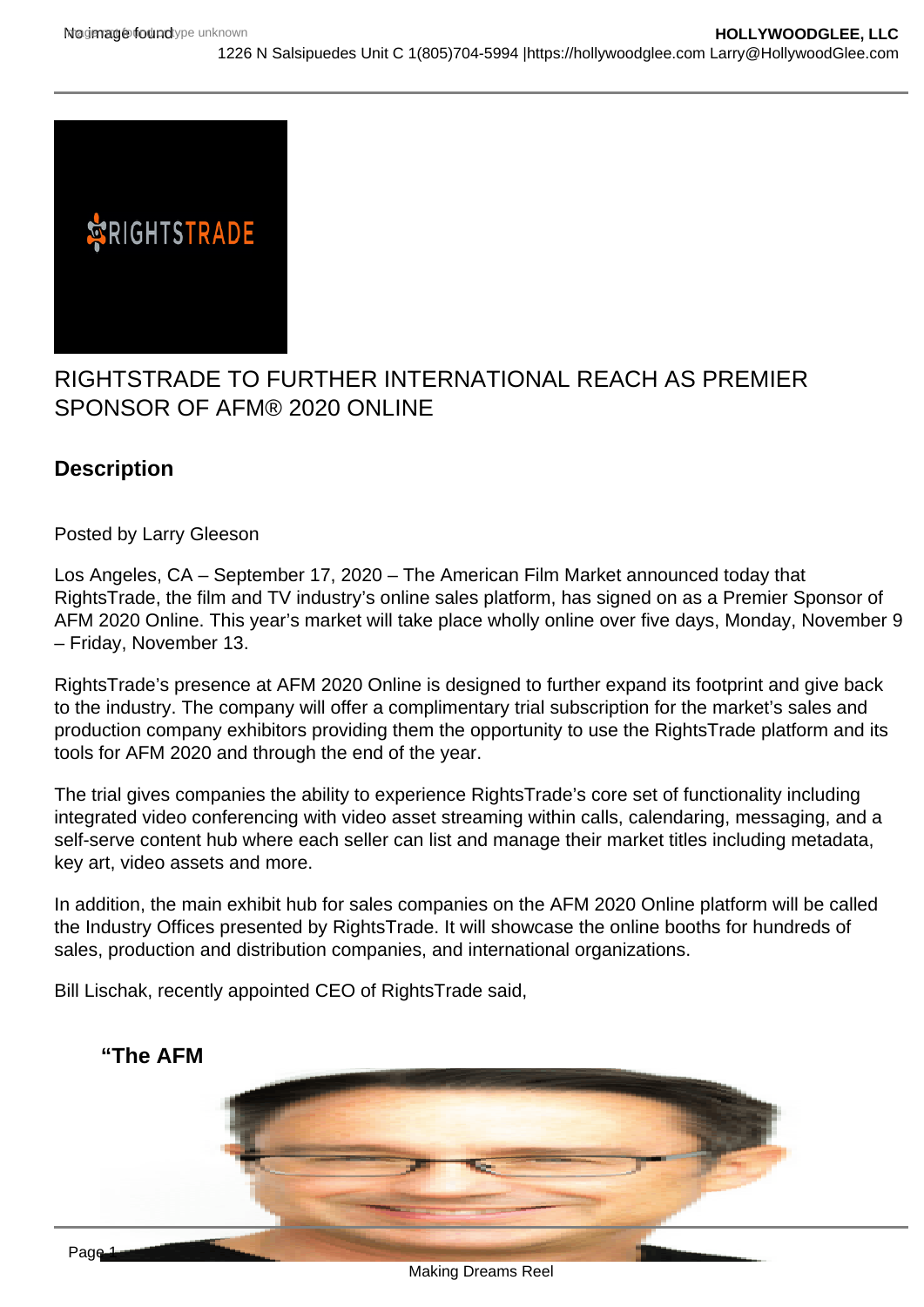is one of the crown jewels of film markets and we couldn't be more pleased to support the industry at this year's event. In 2020, we've turned our focus towards expanding our online platform capabilities to serve an ever-growing need for online markets and to give back to those in the content business. We look forward to further expanding our reach and unique offering via the AFM."

Jonathan Wolf, AFM Managing Director said, "We look forward to connecting the world's sales companies with the RightsTrade platform as a valuable resource for further enhancing their sales and efforts."

For online registration and information, visit [AmericanFilmMarket.com.](https://americanfilmmarket.com/)

About RightsTrade

RightsTrade is the industry's leading online marketplace for film, television and digital media distribution rights. By connecting distributors with content owners, RightsTrade's global marketplace makes it easier, faster and more cost-efficient for buyers and sellers to license content rights, Studios, content owners, distributors and sales agents already trust RightsTrade to promote, screen and sell 6,000+ titles to a growing community of 30,000+ industry executives in over 125 countries.

RightsTrade's leadership team focuses on developing commercial and backend solutions for leading film and television companies, with decades of experience implementing back-end and front-end solutions for more than 50 leading media and entertainment companies. RightsTrade has recently been providing "virtual market" functionality to the industry, including having built and powered FILMART Online's market platform, along with meeting and screening tools for the NATPE International Budapest market.